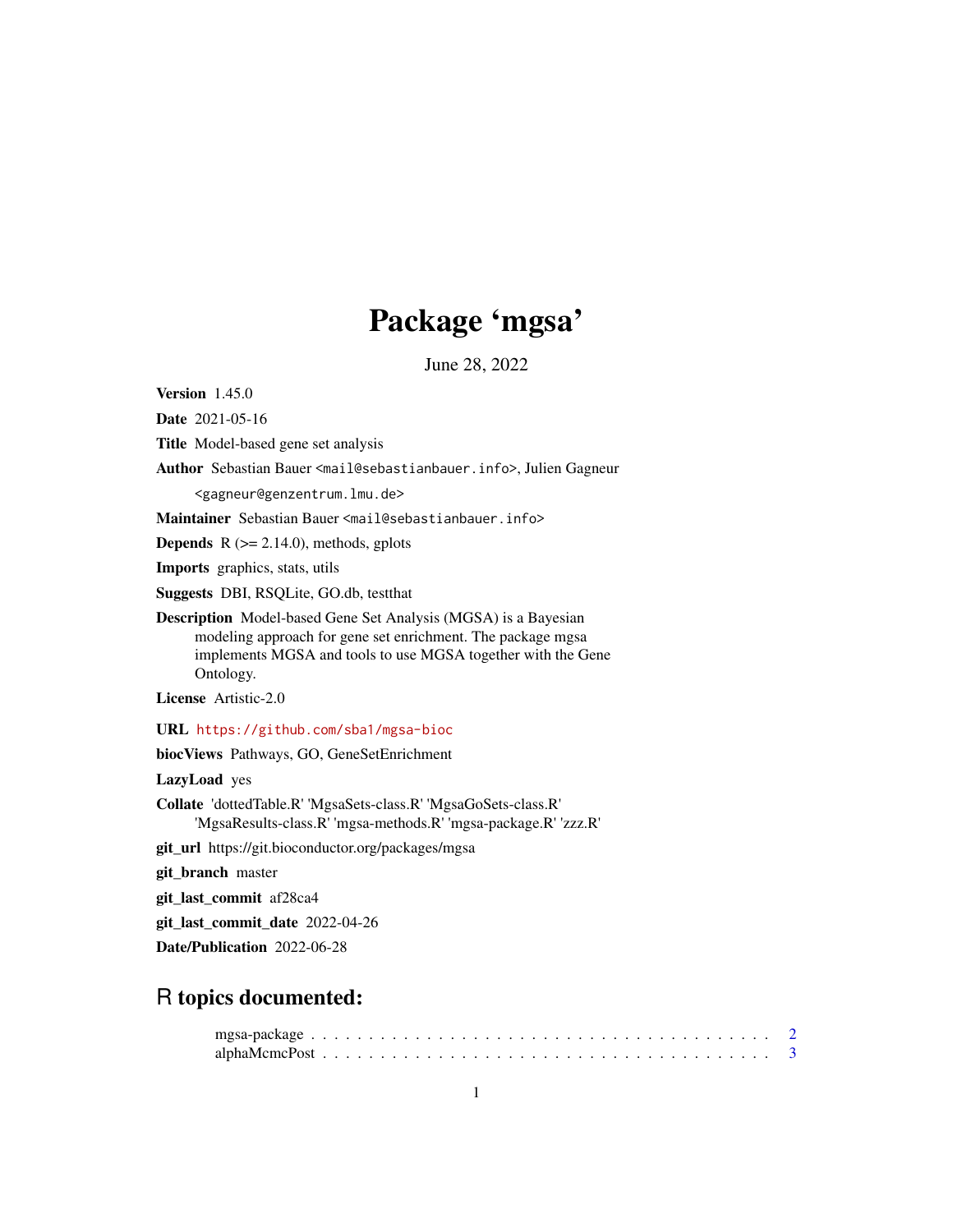<span id="page-1-0"></span>

|       | $\overline{3}$                                                                                                                  |                |
|-------|---------------------------------------------------------------------------------------------------------------------------------|----------------|
|       | $\overline{4}$                                                                                                                  |                |
|       |                                                                                                                                 | $\overline{4}$ |
|       | $\overline{5}$                                                                                                                  |                |
|       |                                                                                                                                 | 5              |
|       |                                                                                                                                 | 5              |
|       |                                                                                                                                 | 6              |
|       |                                                                                                                                 | 6              |
|       | $\overline{7}$                                                                                                                  |                |
|       |                                                                                                                                 | $\overline{7}$ |
|       |                                                                                                                                 |                |
|       | <b>10</b>                                                                                                                       |                |
|       | -11                                                                                                                             |                |
|       | $\overline{11}$                                                                                                                 |                |
|       | -12<br>nsamples                                                                                                                 |                |
|       | -13<br>$plot, MgsaResults - method$                                                                                             |                |
|       | 13                                                                                                                              |                |
|       | $\overline{14}$<br>population Size $\ldots \ldots \ldots \ldots \ldots \ldots \ldots \ldots \ldots \ldots \ldots \ldots \ldots$ |                |
|       | 14<br>pPost                                                                                                                     |                |
|       |                                                                                                                                 |                |
|       | -16                                                                                                                             |                |
|       | - 16                                                                                                                            |                |
|       | <b>17</b>                                                                                                                       |                |
|       | <b>17</b>                                                                                                                       |                |
|       | -18<br>$show, MgsaResults-method \dots \dots \dots \dots \dots \dots \dots \dots \dots \dots \dots \dots \dots$                 |                |
|       | <b>18</b>                                                                                                                       |                |
|       | <sup>19</sup>                                                                                                                   |                |
|       | -19                                                                                                                             |                |
|       |                                                                                                                                 |                |
|       |                                                                                                                                 |                |
| Index | 21                                                                                                                              |                |

mgsa-package *Model-based gene set analysis*

# Description

Model-based Gene Set Analysis (MGSA) is a Bayesian modeling approach for gene set enrichment. The package mgsa implements MGSA and tools to use MGSA together with the Gene Ontology.

#### Author(s)

Sebastian Bauer <Sebastian.Bauer@charite.de>, Julien Gagneur <julien.gagneur@embl.de>

#### References

S. Bauer, J. Gagneur and P. N. Robinson. GOing Bayesian: model-based gene set analysis of genome-scale data. Nucleic acids research, 2010.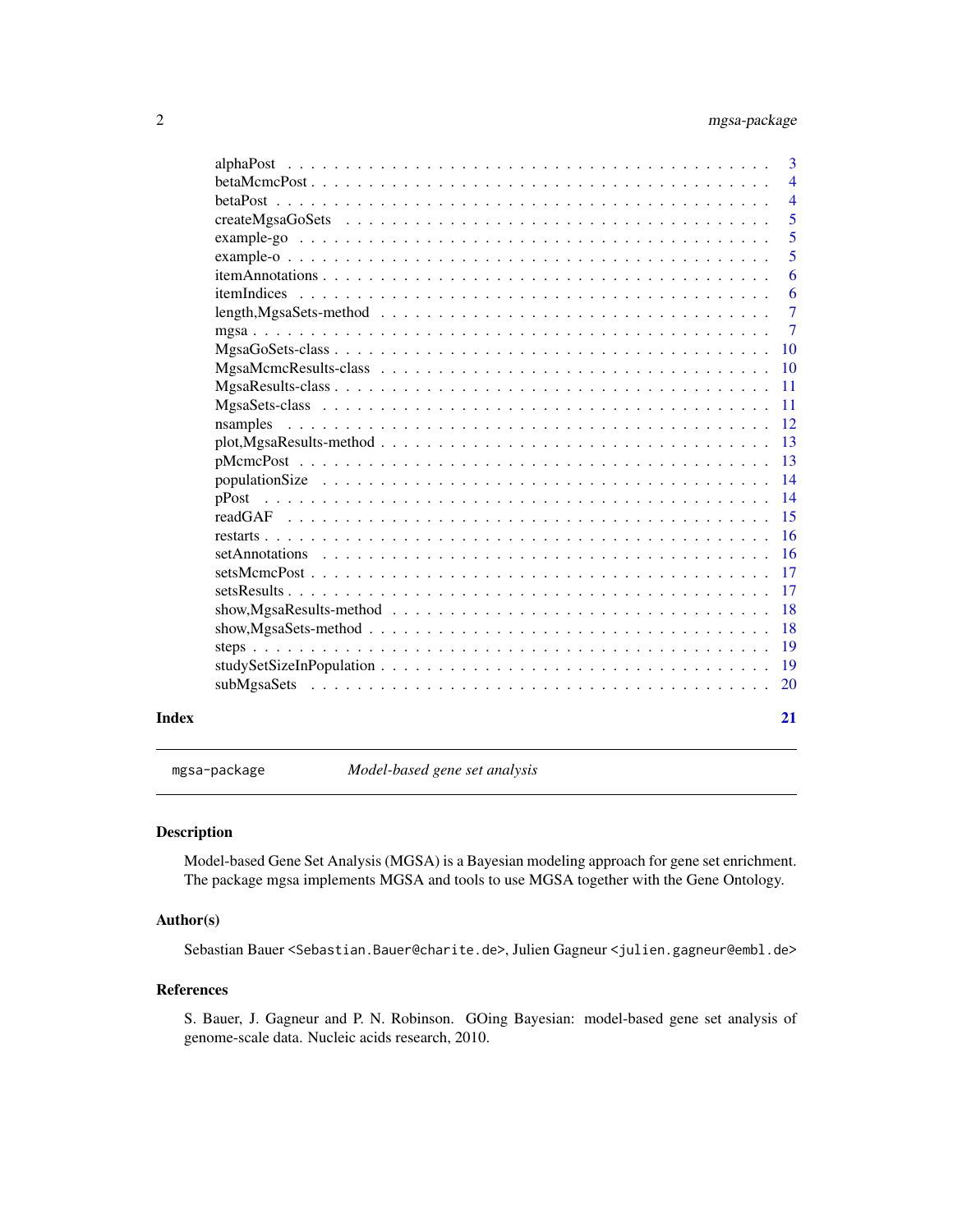<span id="page-2-0"></span>

Posterior estimates of the parameter alpha for each MCMC run.

# Usage

```
alphaMcmcPost(x)
```
## S4 method for signature 'MgsaMcmcResults' alphaMcmcPost(x)

### Arguments

x a [MgsaMcmcResults](#page-9-1).

# Value

matrix: Posterior estimates of the parameter alpha for each MCMC run.

# Description

Realization values, posterior estimate and standard error for the parameter alpha.

#### Usage

alphaPost(x)

## S4 method for signature 'MgsaResults' alphaPost(x)

#### Arguments

x a [MgsaResults](#page-10-1).

# Value

data.frame: realization values, posterior estimate and standard error for the parameter alpha.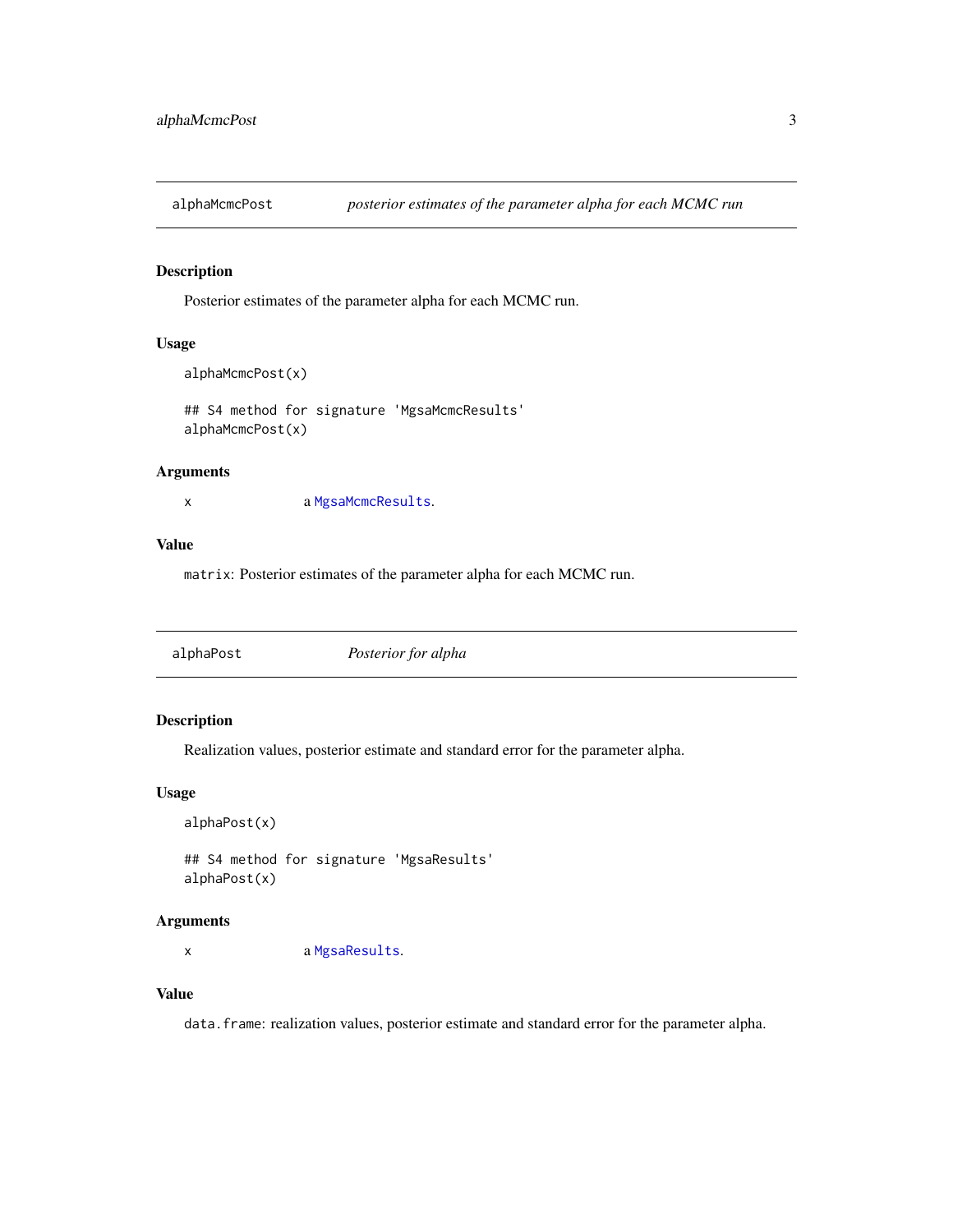<span id="page-3-0"></span>

Posterior estimates of the parameter beta for each MCMC run.

# Usage

```
betaMcmcPost(x)
```
## S4 method for signature 'MgsaMcmcResults' betaMcmcPost(x)

#### Arguments

x a [MgsaMcmcResults](#page-9-1).

# Value

matrix: Posterior estimates of the parameter beta for each MCMC run.

|--|

# Description

Realization values, posterior estimate and standard error for the parameter beta.

#### Usage

betaPost(x)

## S4 method for signature 'MgsaResults' betaPost(x)

#### Arguments

x a [MgsaResults](#page-10-1).

# Value

data.frame: realization values, posterior estimate and standard error for the parameter beta.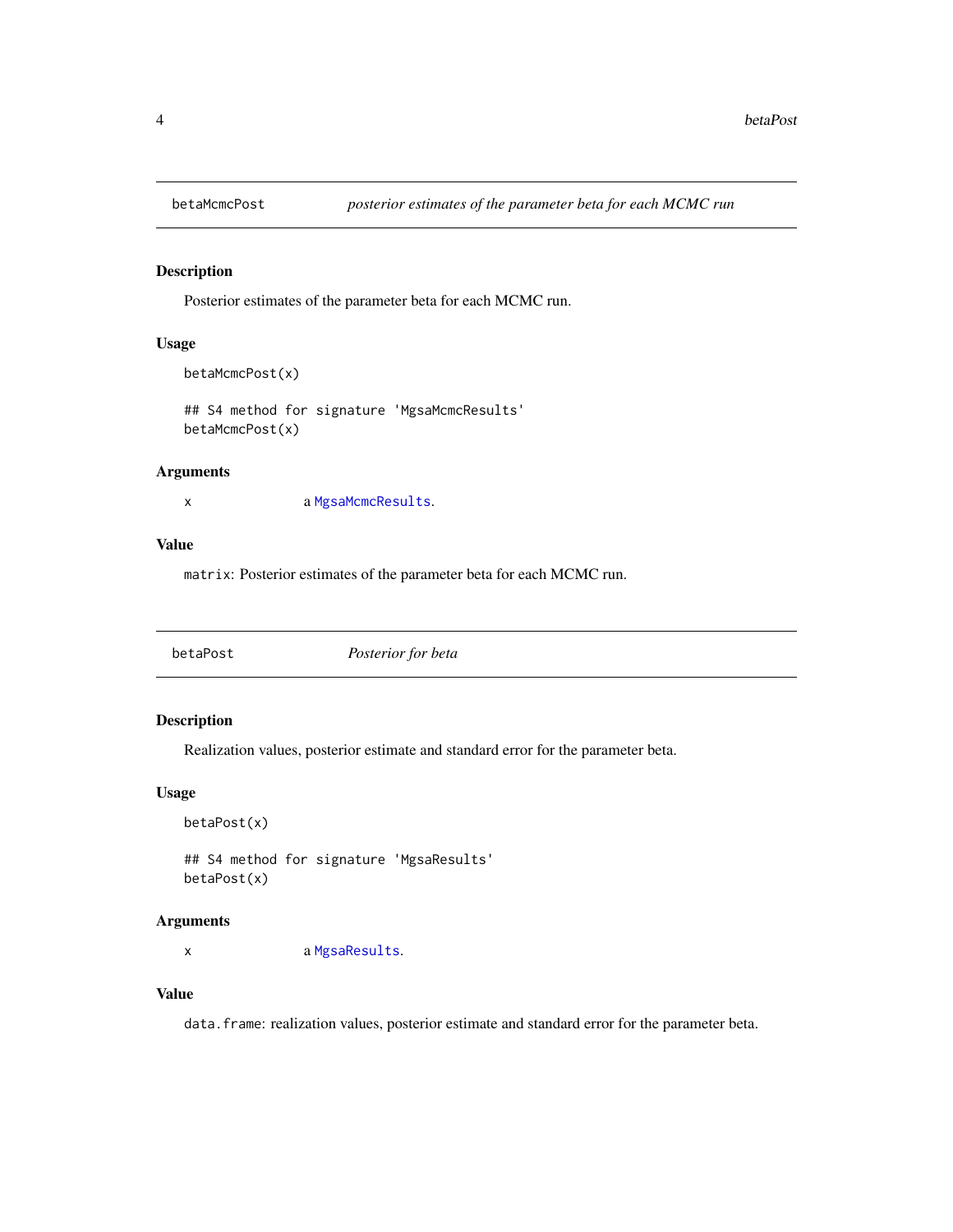<span id="page-4-0"></span>

| createMgsaGoSets | This functions takes a 1:1 mapping of go.ids to items and returns a full<br>MgsaGOSets instance. The structure of GO is gathered from GO.db.<br>It is sufficient to specify just the directly asserted mapping (or annota-<br>tion), <i>i.e.</i> , the most specific ones. The true path rule is taken account,<br>that is, if an item is annotated to a term then it will be also annotated to<br>more general terms (some people prefer to say that just the transitive |
|------------------|---------------------------------------------------------------------------------------------------------------------------------------------------------------------------------------------------------------------------------------------------------------------------------------------------------------------------------------------------------------------------------------------------------------------------------------------------------------------------|
|                  | closure is calculated).                                                                                                                                                                                                                                                                                                                                                                                                                                                   |

This functions takes a 1:1 mapping of go.ids to items and returns a full MgsaGOSets instance. The structure of GO is gathered from GO.db. It is sufficient to specify just the directly asserted mapping (or annotation), i.e., the most specific ones. The true path rule is taken account, that is, if an item is annotated to a term then it will be also annotated to more general terms (some people prefer to say that just the transitive closure is calculated).

#### Usage

createMgsaGoSets(go.ids, items)

# Arguments

| go.ids | a character vector of GO ids (GO:00001234)                                           |
|--------|--------------------------------------------------------------------------------------|
| items  | a vector of identifiers that are annotated to the term in the corresponding position |
|        | of the go.ids vector.                                                                |

example-go *Example GO sets for mgsa*

# Description

This data is an example GO set for mgsa.

example-o *Example objects for mgsa*

#### Description

This data is an example objects for mgsa.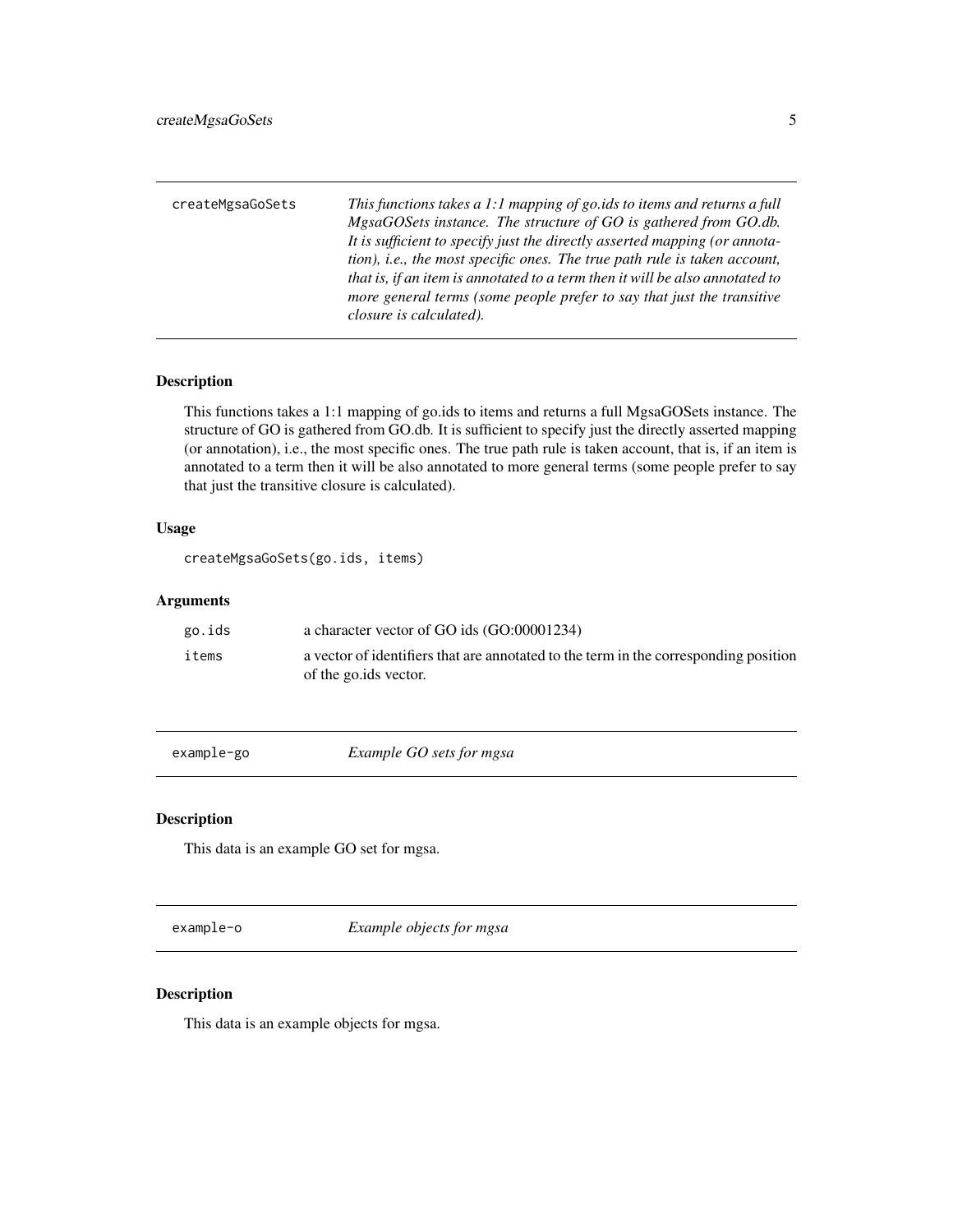<span id="page-5-0"></span>

Item annotations of a [MgsaSets](#page-10-2).

# Usage

itemAnnotations(sets, items)

## S4 method for signature 'MgsaSets,missing' itemAnnotations(sets, items)

## S4 method for signature 'MgsaSets,character' itemAnnotations(sets, items)

# Arguments

| sets  | an instance of class MgsaSets.                                 |
|-------|----------------------------------------------------------------|
| items | character an optional vector specifying the items of interest. |

#### Value

a data.frame: the item annotations.

itemIndices *Item indices of a MgsaSets*

# Description

Returns the indices corresponding to the items

#### Usage

```
itemIndices(sets, items)
## S4 method for signature 'MgsaSets,character'
itemIndices(sets, items)
## S4 method for signature 'MgsaSets,numeric'
itemIndices(sets, items)
```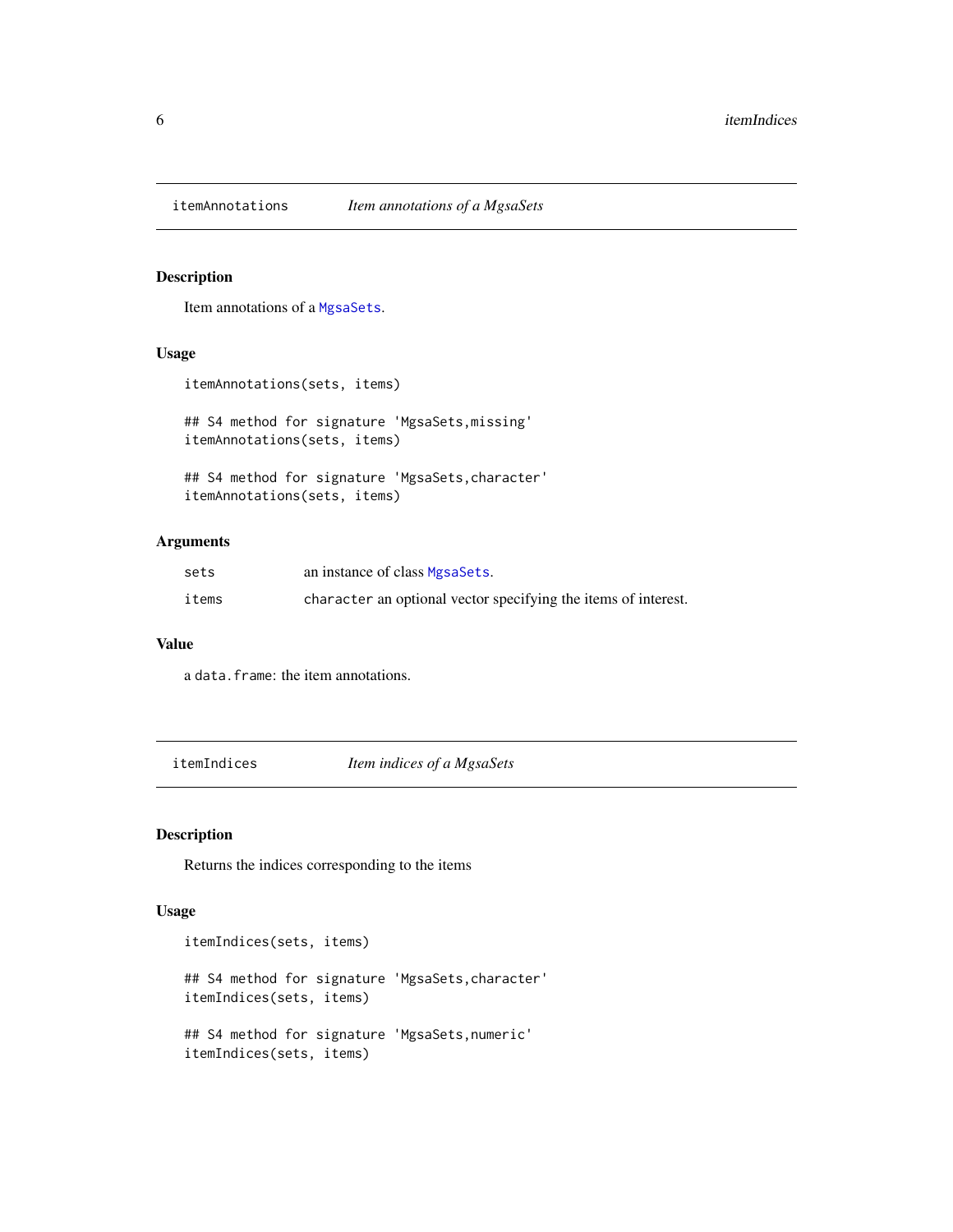# <span id="page-6-0"></span>Arguments

| sets  | an instance of class MgsaSets.              |
|-------|---------------------------------------------|
| items | character or numeric the items of interest. |

# Value

a integer: the item indices.

length,MgsaSets-method

*Length of a MgsaSets.*

# Description

Length (number of sets) of [MgsaSets](#page-10-2).

# Usage

## S4 method for signature 'MgsaSets' length(x)

# Arguments

x an instance of class [MgsaSets](#page-10-2).

# Value

integer vector.

<span id="page-6-1"></span>mgsa *Performs an MGSA analysis*

# Description

Estimate marginal posterior of the MGSA problem with an MCMC sampling algorithm.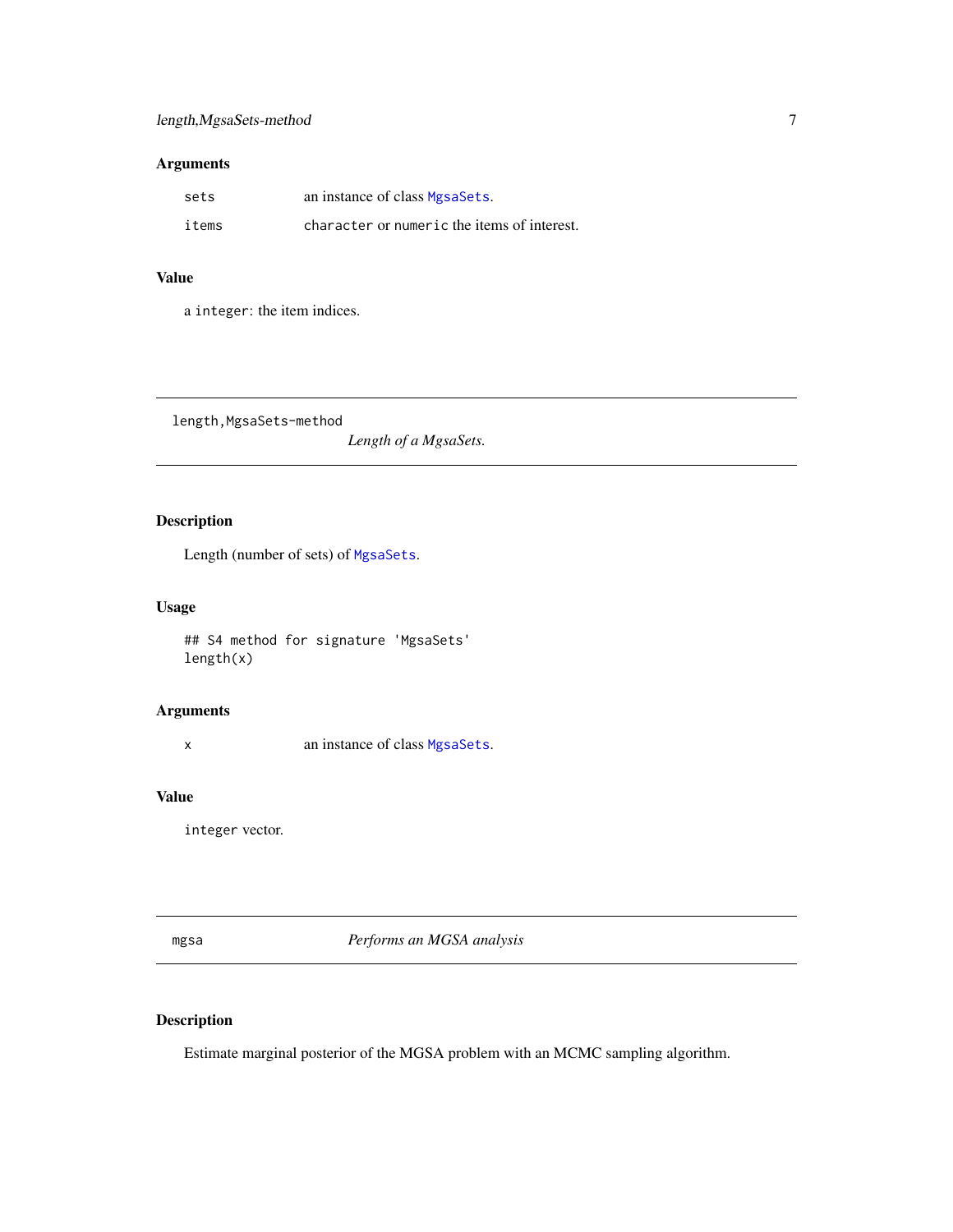#### Usage

```
mgsa(o, sets, population = NULL, p = \text{seq}(\min(0.1, 1/\text{length}(\text{sets})), \min(0.3,20/\text{length}(\text{sets}), length.out = 10), ...)
## S4 method for signature 'integer, list'
mgsa(o, sets, population = NULL, p = seq(1, min(20,floor(length(sets)/3)), length.out = 10)/length(sets), ...)
## S4 method for signature 'numeric,list'
mgsa(o, sets, population = NULL, p = seq(1, min(20,floor(length(sets)/3)), length.out = 10)/length(sets), ...)
## S4 method for signature 'character, list'
mgsa(o, sets, population = NULL, p = seq(1,min(20, float(length(sets)/3)), length.out = 10)/length(sets), ...)## S4 method for signature 'logical,list'
mgsa(o, sets, population = NULL, p = seq(min(0.1,1/length(sets)), min(0.3, 20/length(sets)), length.out = 10), ...)
## S4 method for signature 'character, MgsaSets'
mgsa(o, sets, population = NULL,
  p = \text{seq}(\text{min}(\emptyset.1, 1/\text{length}(\text{sets})), \text{min}(\emptyset.3, 20/\text{length}(\text{sets})), \text{length.out } =10), \ldots)
```
#### Arguments

| $\circ$    | The observations. It can be a numeric, integer, character or logical. See<br>details.                                                                 |
|------------|-------------------------------------------------------------------------------------------------------------------------------------------------------|
| sets       | The sets. It can be an MgsaSets or a list. In this case, each list entry is a vector<br>of type numeric, integer, character. See details.             |
| population | The total population. Optional. A numeric, integer or character vector.<br>Default to NULL. See details.                                              |
| p          | Grid of values for the parameter p. Values represent probabilities of term activity<br>and therefore must be in $[0,1]$ .                             |
| .          | Optional arguments that are passed to the methods. Supported parameters are                                                                           |
|            | alpha Grid of values for the parameter alpha. Values represent probabilities of<br>false-positive events and hence must be in $[0,1]$ . numeric.      |
|            | beta Grid of values for the parameter beta. Values represent probabilities of<br>false-negative events and hence must be in $[0,1]$ . numeric.        |
|            | steps The number of steps of each run of the MCMC sampler. integer of<br>length 1. A recommended value is 1e6 or greater.                             |
|            | burnin The number of burn-in MCMC steps, until sample collecting begins.<br>integer of length 1. A recommended value is half of total MCMC steps.     |
|            | thin The sample collecting period. An integer of length 1. A recommended<br>value is 100 to reduce autocorrelation of subsequently collected samples. |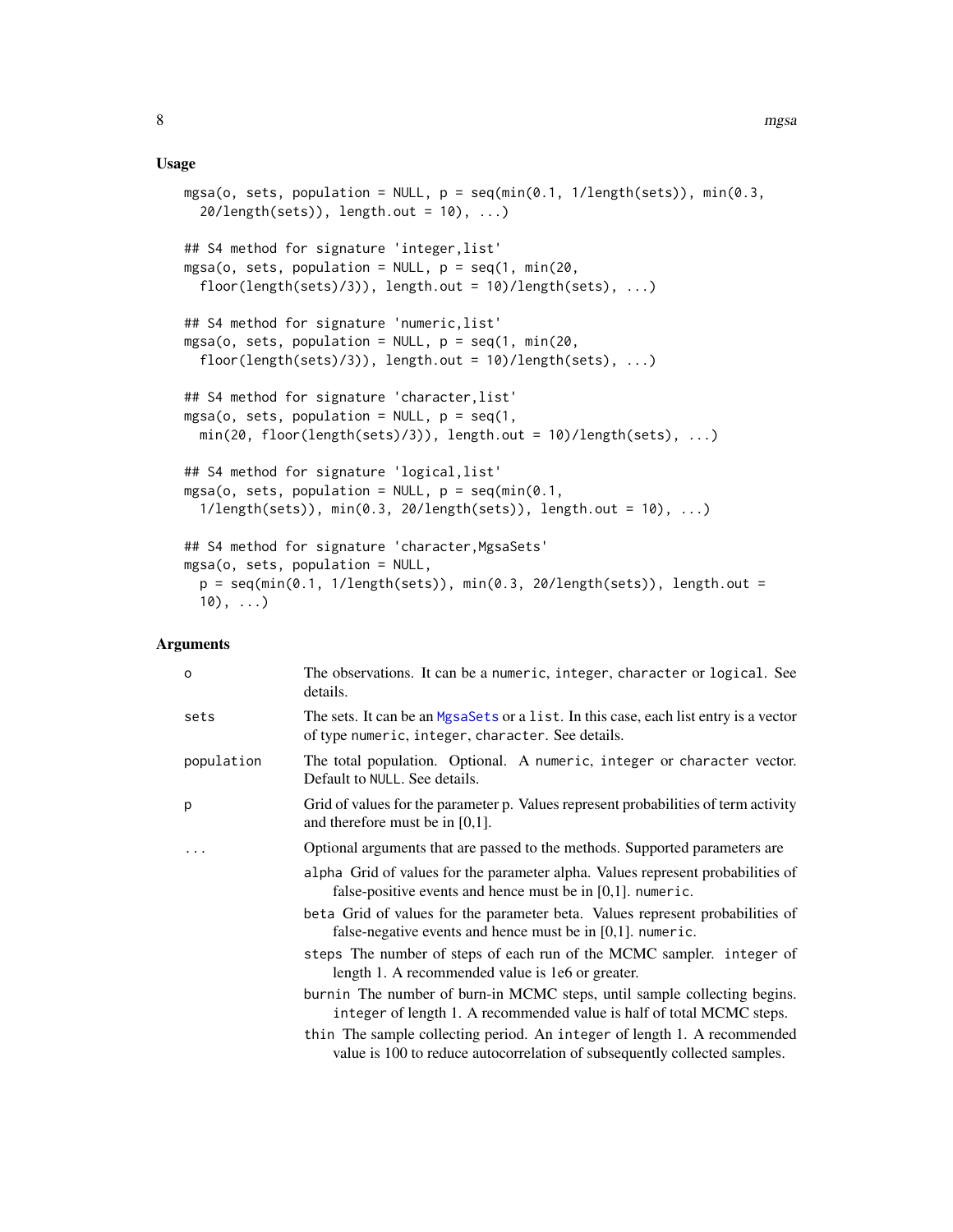- <span id="page-8-0"></span>flip.freq The frequency of MCMC Gibbs step that randomly flips the state of a random set from active to inactive or vice versa. numeric from (0,1].
- restarts The number of different runs of the MCMC sampler. integer of length 1. Must be greater or equal to 1. A recommended value is 5 or greater.
- threads The number of threads that should be used for concurrent restarts. A value of 0 means to use all available cores. Default to 0.

#### Details

The function can handle items (such as genes) encoded as character or integer. For convenience numeric items can also be provided but these values should essentially be integers. The type of items in the observations o, the sets and in the optional population should be consistent. In the case of character items, o and population should be of type character and sets can either be an [MgsaSets](#page-10-2) or a list of character vectors. In the case of integer items, o should be of type integer, numeric (but essentially with integer values), or logical and entries in sets as well as the population should be integer. When o is logical, it is first coerced to integer with a call on [which](#page-0-0). Observations outside the population are not taken into account. If population is NULL, it is defined as the union of all sets.

The default grid value for p is such that between 1 and 20 sets are active in expectation. The lower limit is constrained to be lower than 0\.1 and the upper limit lower than 0\.3 independently of the total number of sets to make sure that complex solutions are penalized. Marginal posteriors of activity of each set are estimated using an MCMC sampler as described in Bauer et al., 2010. Because convergence of an MCM sampler is difficult to assess, it is recommended to run it several times (using restarts). If variations between runs are too large (see [MgsaResults](#page-10-1)), the number of steps (steps) of each MCMC run should be increased.

#### Value

An [MgsaMcmcResults](#page-9-1) object.

#### References

Bauer S., Gagneur J. and Robinson P. GOing Bayesian: model-based gene set analysis of genomescale data. Nucleic Acids Research (2010) [http://nar.oxfordjournals.org/content/38/11/](http://nar.oxfordjournals.org/content/38/11/3523.full) [3523.full](http://nar.oxfordjournals.org/content/38/11/3523.full)

#### See Also

[MgsaResults](#page-10-1), [MgsaMcmcResults](#page-9-1)

#### Examples

```
## observing items A and B, with sets {A,B,C} and {B,C,D}
mgsa(c("A", "B"), list(set1 = LETTERS[1:3], set2 = LETTERS[2:4]))
```
## same case with integer representation of the items and logical observation mgsa(c(TRUE,TRUE,FALSE,FALSE), list(set1 = 1:3, set2 = 2:4))

## a small example with gene ontology sets and plot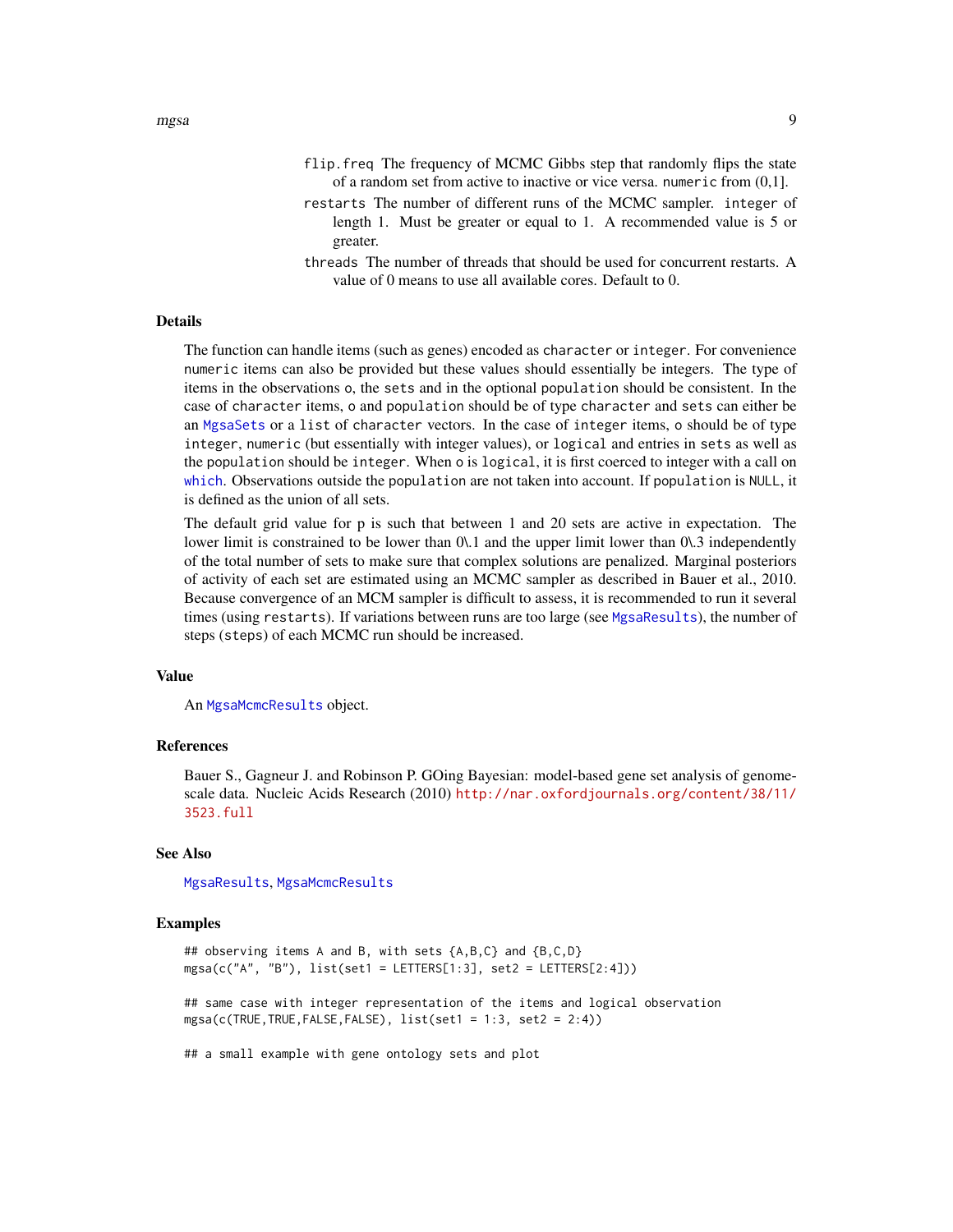```
data(example)
fit = mgsa(example_o, example_go)
## Not run:
plot(fit)
## End(Not run)
```
<span id="page-9-2"></span>MgsaGoSets-class *Gene Ontology annotations*

#### Description

This class represents gene ontology annotations.

#### Details

For now, it is identical to the parental class [MgsaSets](#page-10-2).

#### See Also

[readGAF](#page-14-1)

<span id="page-9-1"></span>MgsaMcmcResults-class *Instances of this class are used to hold the additional information that was provided by running (possibly multiple times) an MCMC algorithm.*

# Description

Instances of this class are used to hold the additional information that was provided by running (possibly multiple times) an MCMC algorithm.

#### Slots

nsamples how many samples collected per MCMC run

steps how many steps per MCMC run

restarts how many MCMC runs

alphaMcmcPost posterior estimates for each MCMC run of the parameter alpha

betaMcmcPost posterior estimates for each MCMC run of the parameter beta

pMcmcPost posterior estimates for each MCMC run of the parameter p

setsMcmcPost posterior estimates for each MCMC run of the sets marginal posterior probabilities The columns of the matrices alphaMcmcPost, betaMcmcPost, pMcmcPost and setsMcmcPost stores the posterior estimates for each individual MCMC run. The row order matches the one of the slot alphaPost, betaPost, pPots, and setsResults respectively. Accessor methods exist for each slot.

<span id="page-9-0"></span>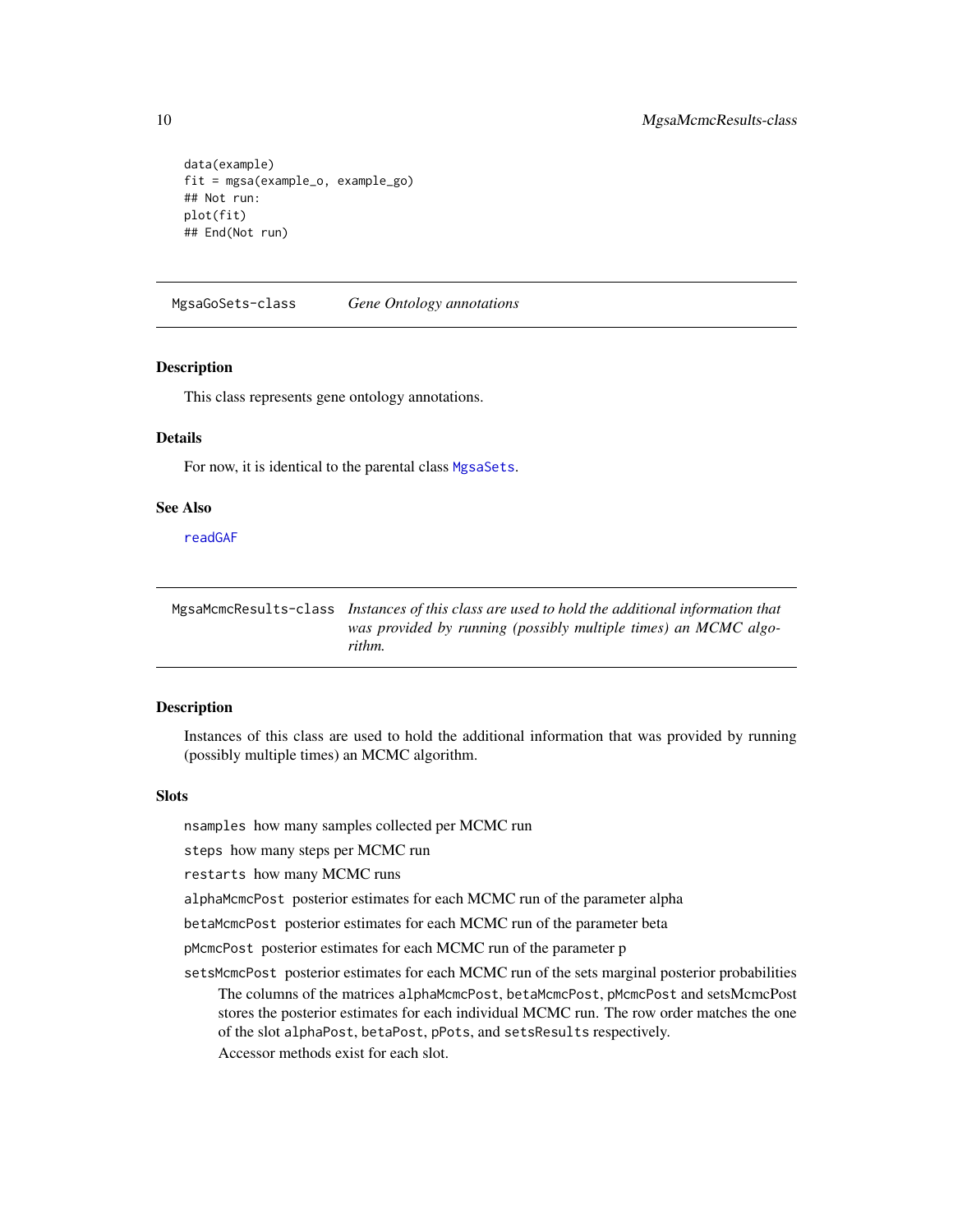#### <span id="page-10-0"></span>MgsaResults-class 11

#### See Also

[mgsa](#page-6-1)

<span id="page-10-1"></span>MgsaResults-class *Results of an MGSA analysis*

#### Description

The results of an MGSA analysis.

#### Slots

populationSize The number of items in the population.

studySetSizeInPopulation The number of items both in the study set and in the population.

alphaPost with columns value, estimate and std.error.

betaPost with columns value, estimate and std.error.

pPost with columns value, estimate and std.error.

setsResults with columns inPopulation, inStudySet, estimate and std.error.

The columns of the slots alphaPost, betaPost, and pPost contains a realization value, its posterior estimate and standard error for the parameters alpha, beta and p respectively.

The columns of the slot setsResults contains the number of items of the set in the population, the number of items of the set in the study set, the estimate of its marginal posterior probability and its standard error. The [rownames](#page-0-0) are the names of the sets if available.

Because an MgsaResults is the outcome of an MGSA analysis (see [mgsa](#page-6-1)), accessors but no replacement methods exist for each slot.

#### See Also

#### [mgsa](#page-6-1)

<span id="page-10-2"></span>MgsaSets-class *Sets of items and their annotations*

## **Description**

This class describes sets, items and their annotations.

#### Details

Internally, the method [mgsa](#page-6-1) indexes all elements of the sets before fitting the model. In case [mgsa](#page-6-1) must be run on several observations with the same gene sets, computations can be speeded up by performing this indexing once for all. This can be achieved by building a [MgsaSets](#page-10-2). In order to ensure consistency of the indexing, no replace method for any slot is provided. Accessors are available.

The data frames setAnnotations and itemAnnotations allow to store annotations. No constraint is imposed on the number and names of their columns.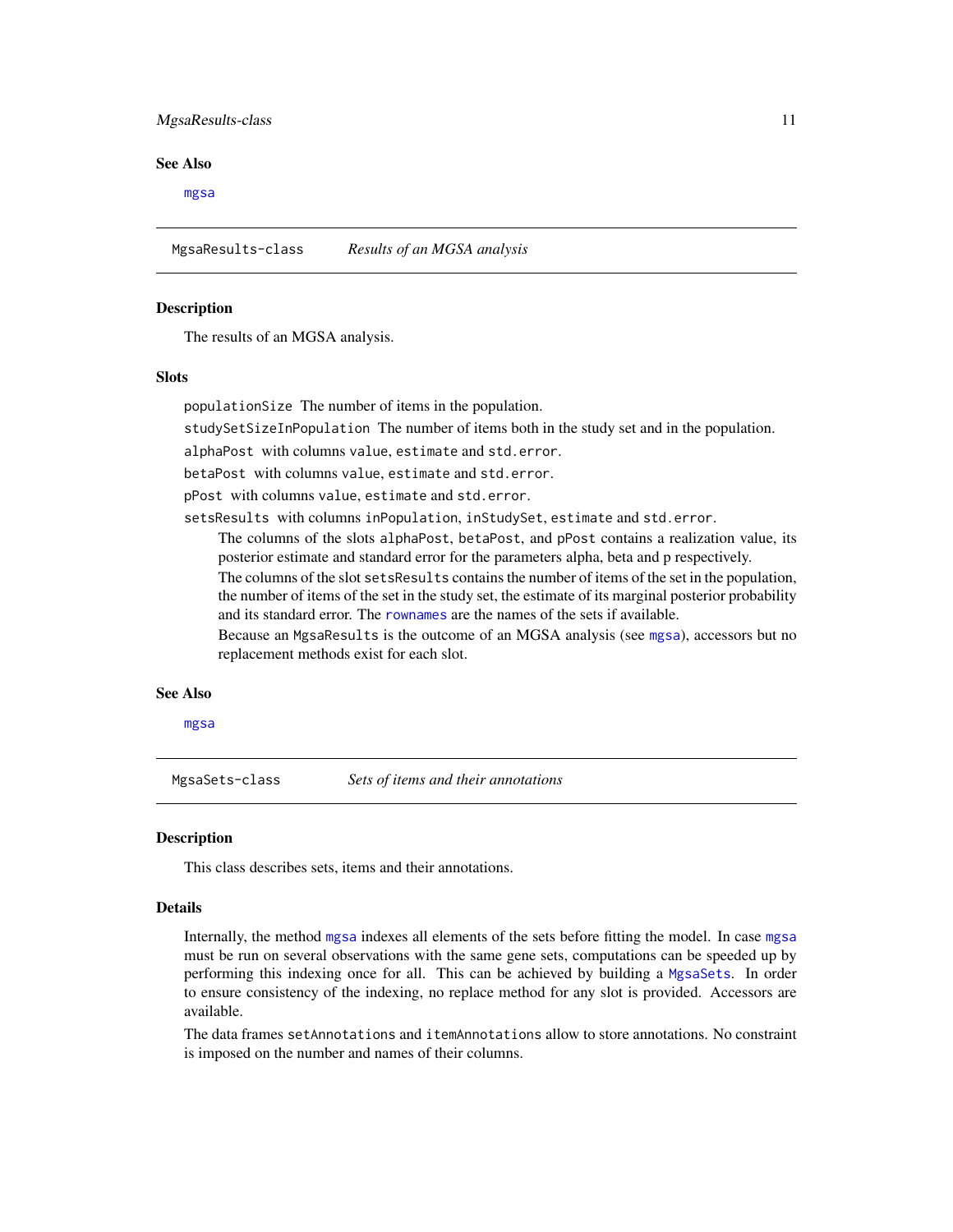#### <span id="page-11-0"></span>12 nsamples and the state of the state of the state of the state of the state of the state of the state of the state of the state of the state of the state of the state of the state of the state of the state of the state o

# Slots

sets A list whose elements are vector of item indices.

itemName2ItemIndex The mapping of item names to index.

numberOfItems How many items?

setAnnotations Annotations of the sets. The [rownames](#page-0-0) are set names.

itemAnnotations Annotations of the items. The [rownames](#page-0-0) are item names.

# See Also

[MgsaGoSets](#page-9-2), [readGAF](#page-14-1), [mgsa](#page-6-1)

# Examples

```
new("MgsaSets", sets=list(set1=c("a", "b"), set2=c("b", "c")))
```
nsamples *How many samples per MCMC run collected*

#### Description

how many samples collected per MCMC run.

# Usage

```
nsamples(x)
```
## S4 method for signature 'MgsaMcmcResults' nsamples(x)

#### Arguments

x a [MgsaMcmcResults](#page-9-1).

# Value

integer: how many samples per MCMC run collected.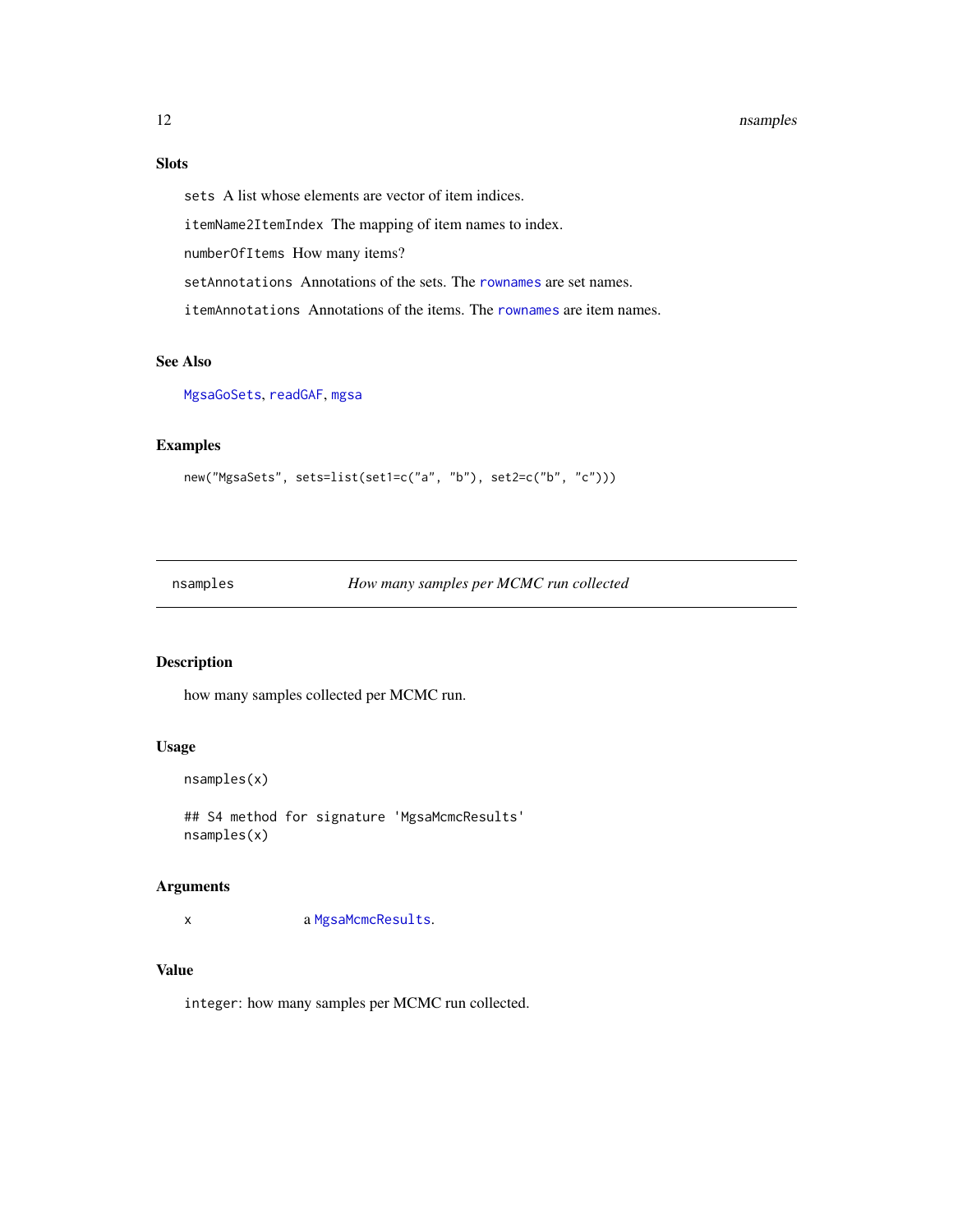<span id="page-12-0"></span>plot,MgsaResults-method

*Plot method for MgsaResults objects*

# Description

Plot method for MgsaResults objects

#### Usage

## S4 method for signature 'MgsaResults'  $plot(x, y, ...)$ 

# Arguments

| $\boldsymbol{\mathsf{x}}$ | a MgsaResults |
|---------------------------|---------------|
| v                         | unused        |
|                           | unused        |

pMcmcPost *posterior estimates of the parameter p for each MCMC run*

# Description

Posterior estimates of the parameter p for each MCMC run.

#### Usage

```
pMcmcPost(x)
```
## S4 method for signature 'MgsaMcmcResults' pMcmcPost(x)

#### Arguments

x a [MgsaMcmcResults](#page-9-1).

# Value

matrix: Posterior estimates of the parameter p for each MCMC run.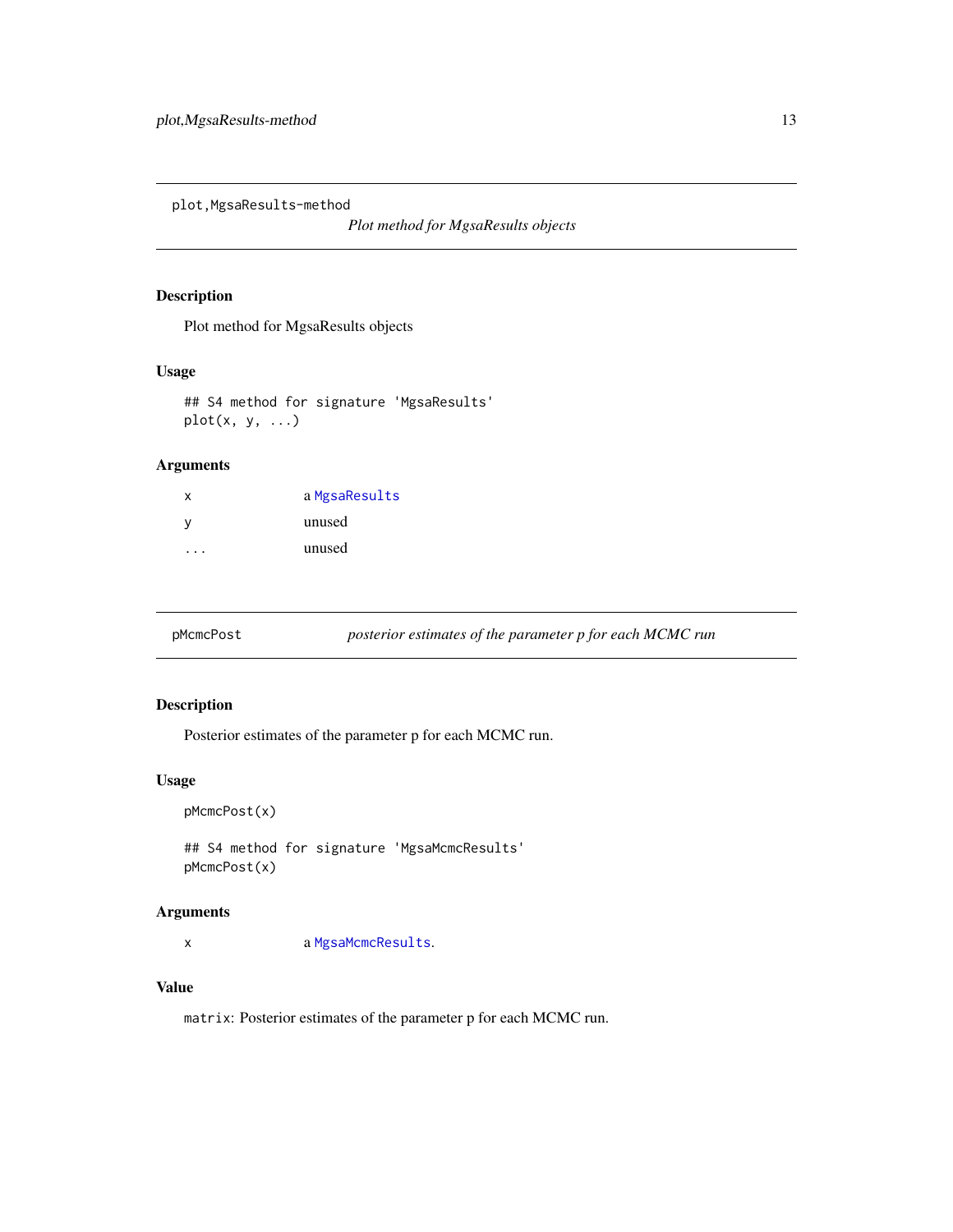<span id="page-13-0"></span>

The size of the population on which the analysis was run.

# Usage

```
populationSize(x)
```
## S4 method for signature 'MgsaResults' populationSize(x)

### Arguments

x a [MgsaResults](#page-10-1).

# Value

integer: the size of the population.

|--|

# Description

Realization values, posterior estimate and standard error for the parameter p.

#### Usage

```
pPost(x)
```
## S4 method for signature 'MgsaResults' pPost(x)

# Arguments

x a [MgsaResults](#page-10-1).

# Value

data.frame: realization values, posterior estimate and standard error for the parameter p.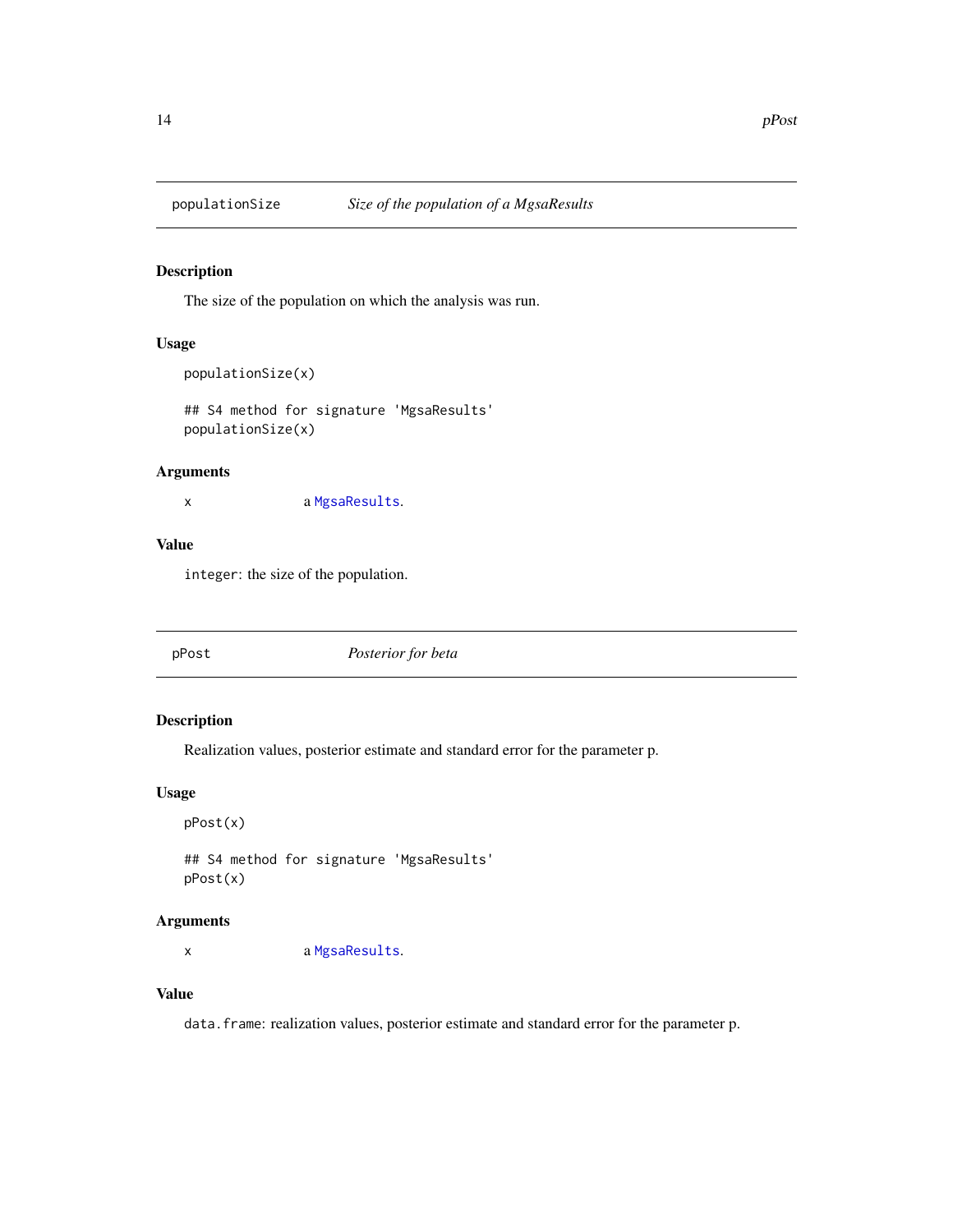<span id="page-14-1"></span><span id="page-14-0"></span>

Creates a MgsaGoSets using gene ontology annotations provided by a file in GAF 1.0 or 2.0 format.

#### Usage

```
readGAF(filename, evidence=NULL, aspect=c("P", "F", "C"))
```
#### Arguments

| filename | The name of the Gene Ontology annotation file. It must be in the GAF 1.0 or                                                                                                                                                                         |
|----------|-----------------------------------------------------------------------------------------------------------------------------------------------------------------------------------------------------------------------------------------------------|
|          | 2.0 format. It may be gzip-compressed.                                                                                                                                                                                                              |
| evidence | character or NULL. Only annotations with evidence code in evidence are re-<br>turned. If NULL (default), annotations of all evidence codes are returned.                                                                                            |
| aspect   | character with values in P, C or F. Only annotations of the listed GO names-<br>paces $P$ (biological process), $F$ (molecular function) or $C$ (cellular component)<br>are returned. By default, annotations of the three namespaces are returned. |

# Details

The function extracts from the annotation file all direct gene annotations and infers from the Gene Ontology all the indirect annotations (due to term relationships). This is done using the package Go.db which provides the ontology as a database and RSQLite for querying the database.

#### Value

An [MgsaGoSets](#page-9-2) object.

#### References

The Gene Ontology Consortium. Gene Ontology: tool for the unification of biology. Nature Genetics, 2000. The GAF file format: [http://www.geneontology.org/GO.format.annotation.](http://www.geneontology.org/GO.format.annotation.shtml) [shtml](http://www.geneontology.org/GO.format.annotation.shtml) GO evidence codes: <http://www.geneontology.org/GO.evidence.shtml>

#### See Also

[MgsaGoSets](#page-9-2), [mgsa](#page-6-1)

#### Examples

```
## parsing provided example file (yeast)
gofile = system.file("example_files/gene_association_head.sgd", package="mgsa")
readGAF(gofile)
## only annoations infered from experiment or a direct assay
readGAF(gofile, evidence=c("EXP", "IDA"))
```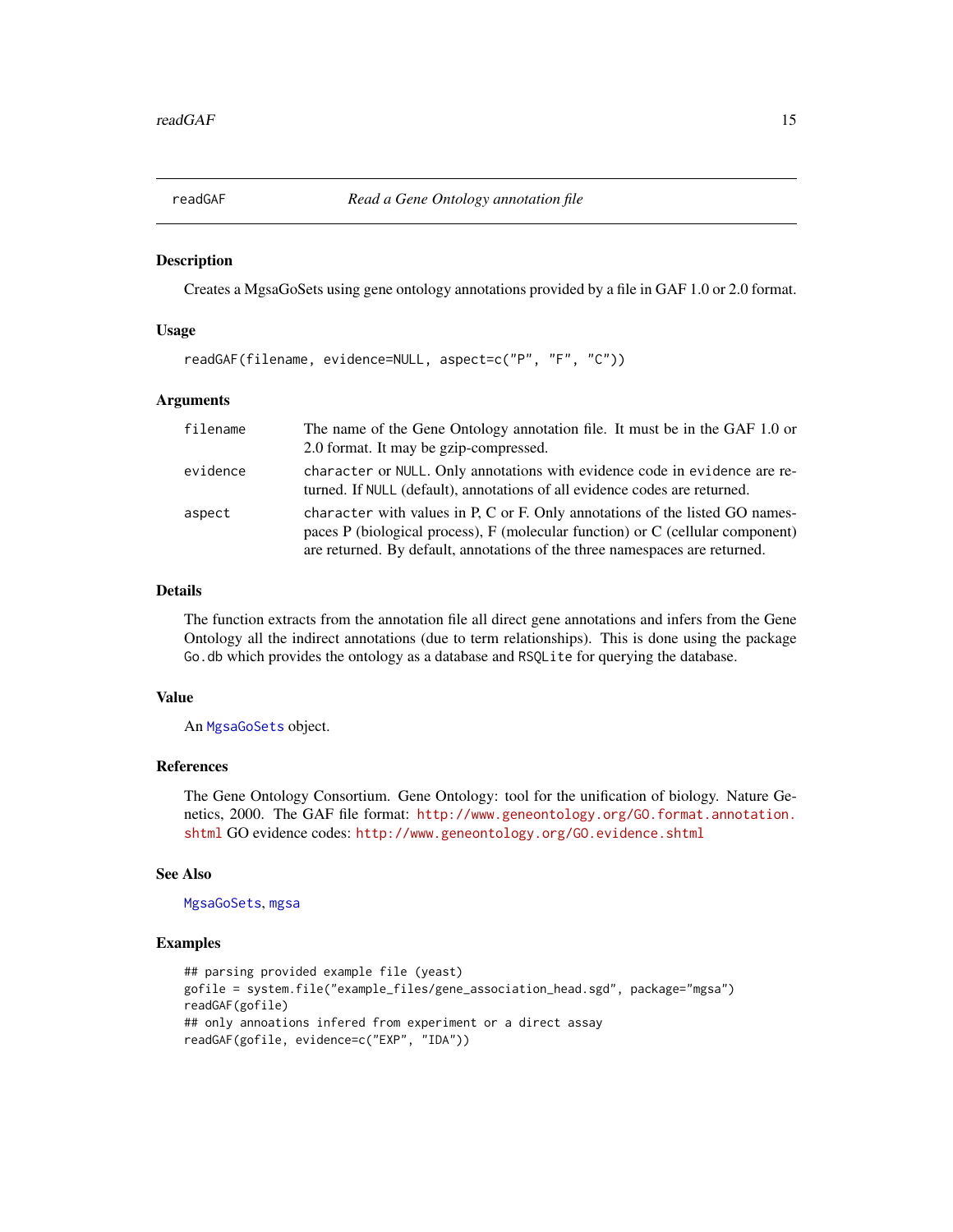<span id="page-15-0"></span>

how many MCMC runs.

# Usage

restarts(x)

## S4 method for signature 'MgsaMcmcResults' restarts(x)

# Arguments

x a [MgsaMcmcResults](#page-9-1).

# Value

integer: how many MCMC runs.

setAnnotations *Set annotations of a MgsaSets*

#### Description

Set annotations of a [MgsaSets](#page-10-2).

# Usage

```
setAnnotations(sets, names)
```
## S4 method for signature 'MgsaSets,missing' setAnnotations(sets, names)

## S4 method for signature 'MgsaSets,character' setAnnotations(sets, names)

# Arguments

| sets  | an instance of class MgsaSets.                                 |
|-------|----------------------------------------------------------------|
| names | character an optional vector specifying the names of interest. |

# Value

a data.frame: the set annotations.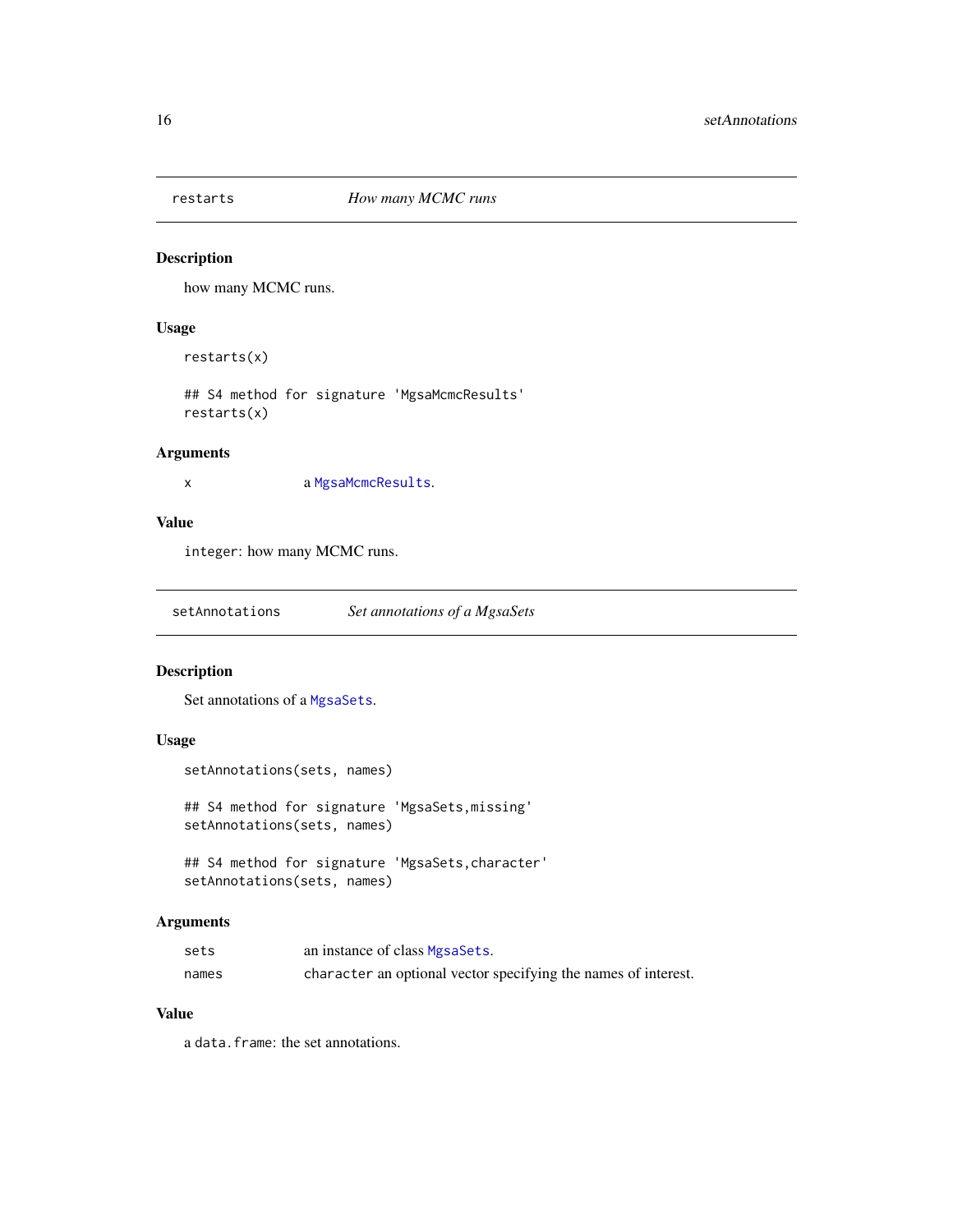<span id="page-16-0"></span>

Posterior estimates of the set marginal probabilities for each MCMC run.

# Usage

```
setsMcmcPost(x)
```
## S4 method for signature 'MgsaMcmcResults' setsMcmcPost(x)

#### Arguments

x a [MgsaMcmcResults](#page-9-1).

#### Value

matrix: Posterior estimates of the set marginal probabilities for each MCMC run.

| Posterior for each set<br>setsResults |
|---------------------------------------|
|---------------------------------------|

# Description

Number of items of the set in the population, the number of items of the set in the study set, the estimate of its marginal posterior probability and its standard error.

#### Usage

```
setsResults(x)
```
## S4 method for signature 'MgsaResults' setsResults(x)

#### Arguments

x a [MgsaResults](#page-10-1).

#### Value

data.frame: For each set, number of items of the set in the population, number of items of the set in the study set, estimate of its marginal posterior probability and standard error.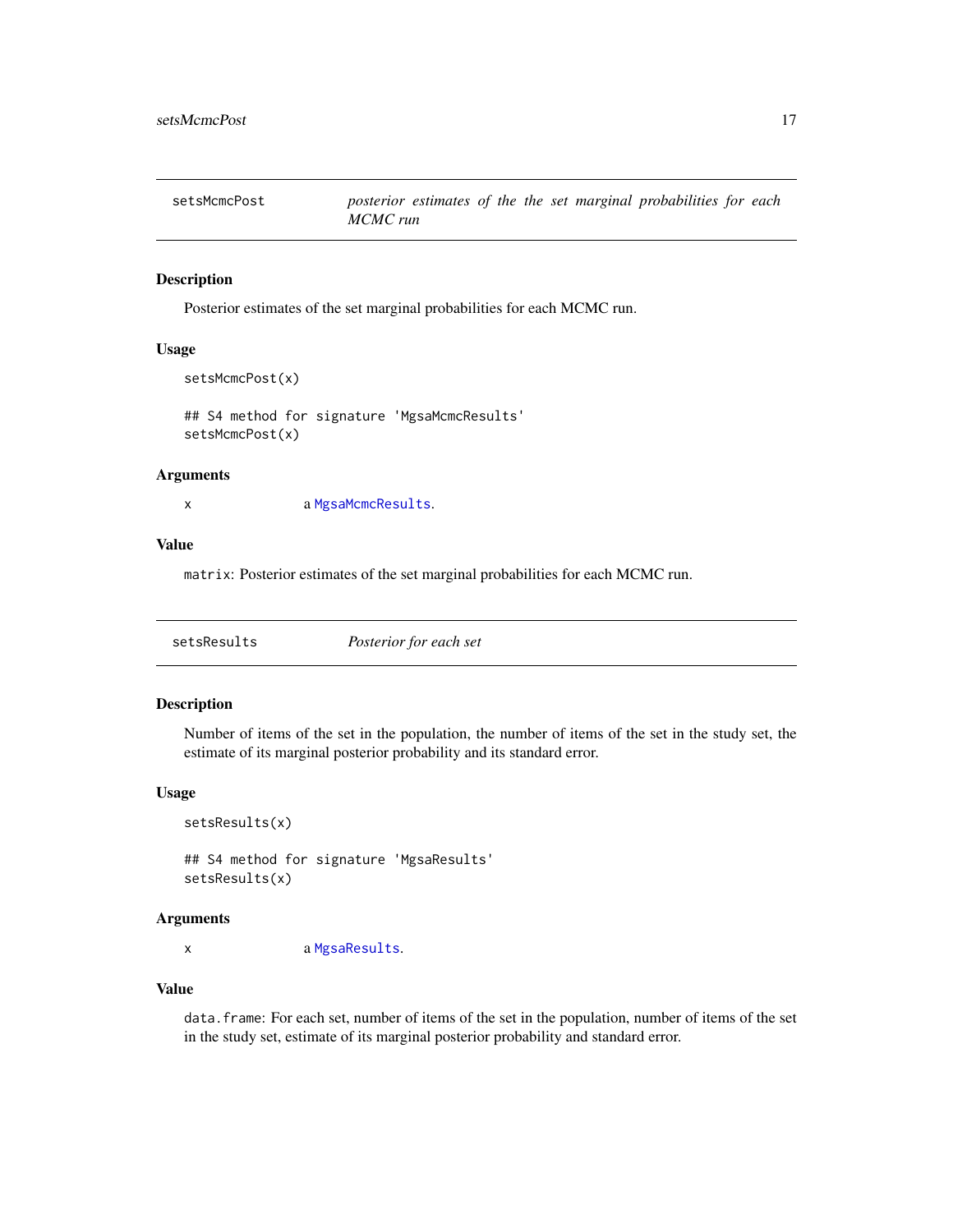<span id="page-17-0"></span>show, MgsaResults-method

*Show an MgsaResults*

# Description

Show an [MgsaResults](#page-10-1).

# Usage

## S4 method for signature 'MgsaResults' show(object)

# Arguments

object an instance of class [MgsaResults](#page-10-1).

#### Value

an invisible NULL

show,MgsaSets-method *Show an MgsaSets*

# Description

Show an [MgsaSets](#page-10-2).

#### Usage

```
## S4 method for signature 'MgsaSets'
show(object)
```
# Arguments

object an instance of class [MgsaSets](#page-10-2).

# Value

an invisible NULL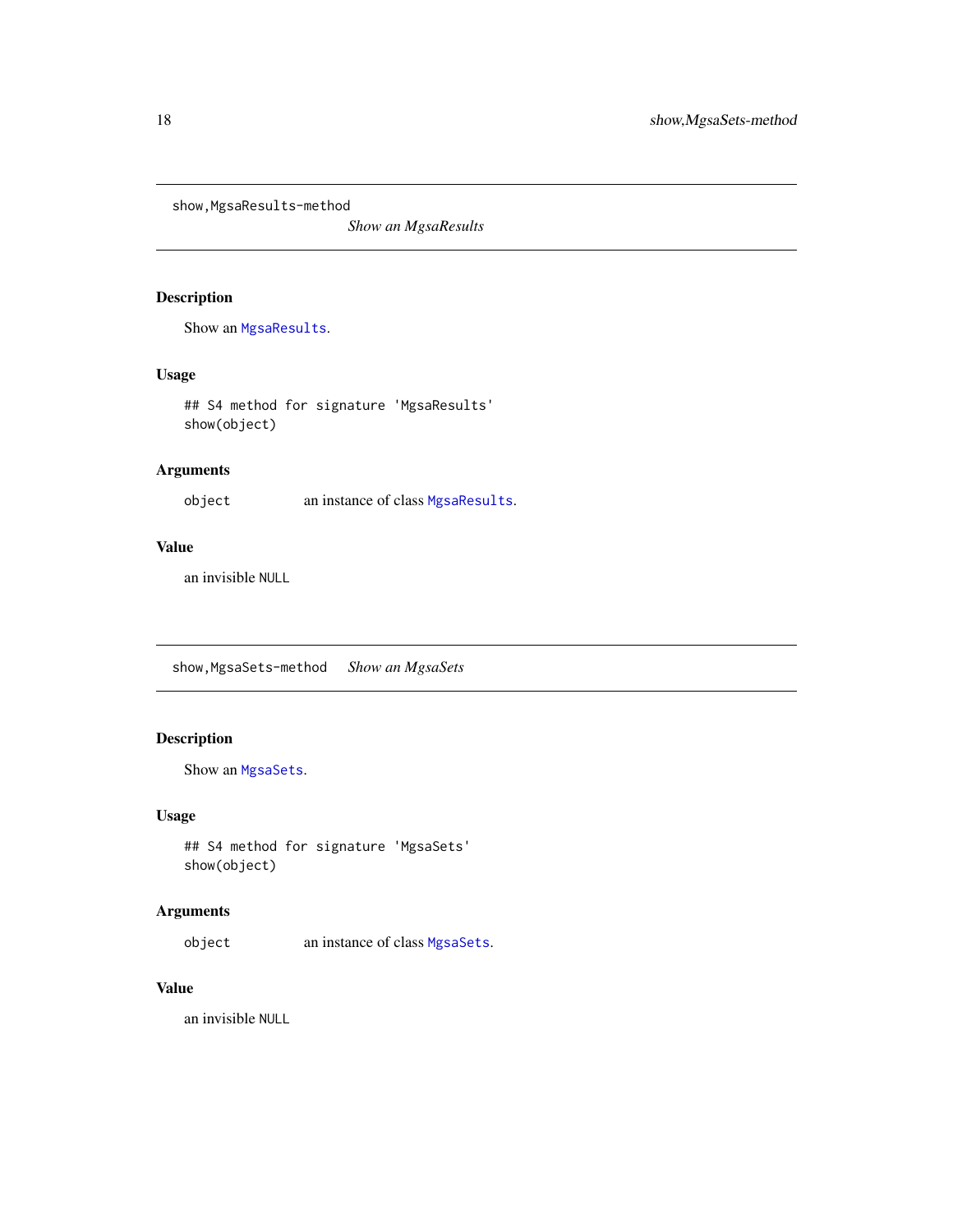<span id="page-18-0"></span>

how many steps per MCMC run.

# Usage

steps(x)

## S4 method for signature 'MgsaMcmcResults' steps(x)

#### Arguments

x a [MgsaMcmcResults](#page-9-1).

#### Value

integer: how many steps per MCMC run.

```
studySetSizeInPopulation
```
*Size of the study set of a MgsaResults*

# Description

The size of the study set on which the analysis was run.

#### Usage

studySetSizeInPopulation(x)

## S4 method for signature 'MgsaResults' studySetSizeInPopulation(x)

#### Arguments

x a [MgsaResults](#page-10-1).

# Value

integer: the size of the study set.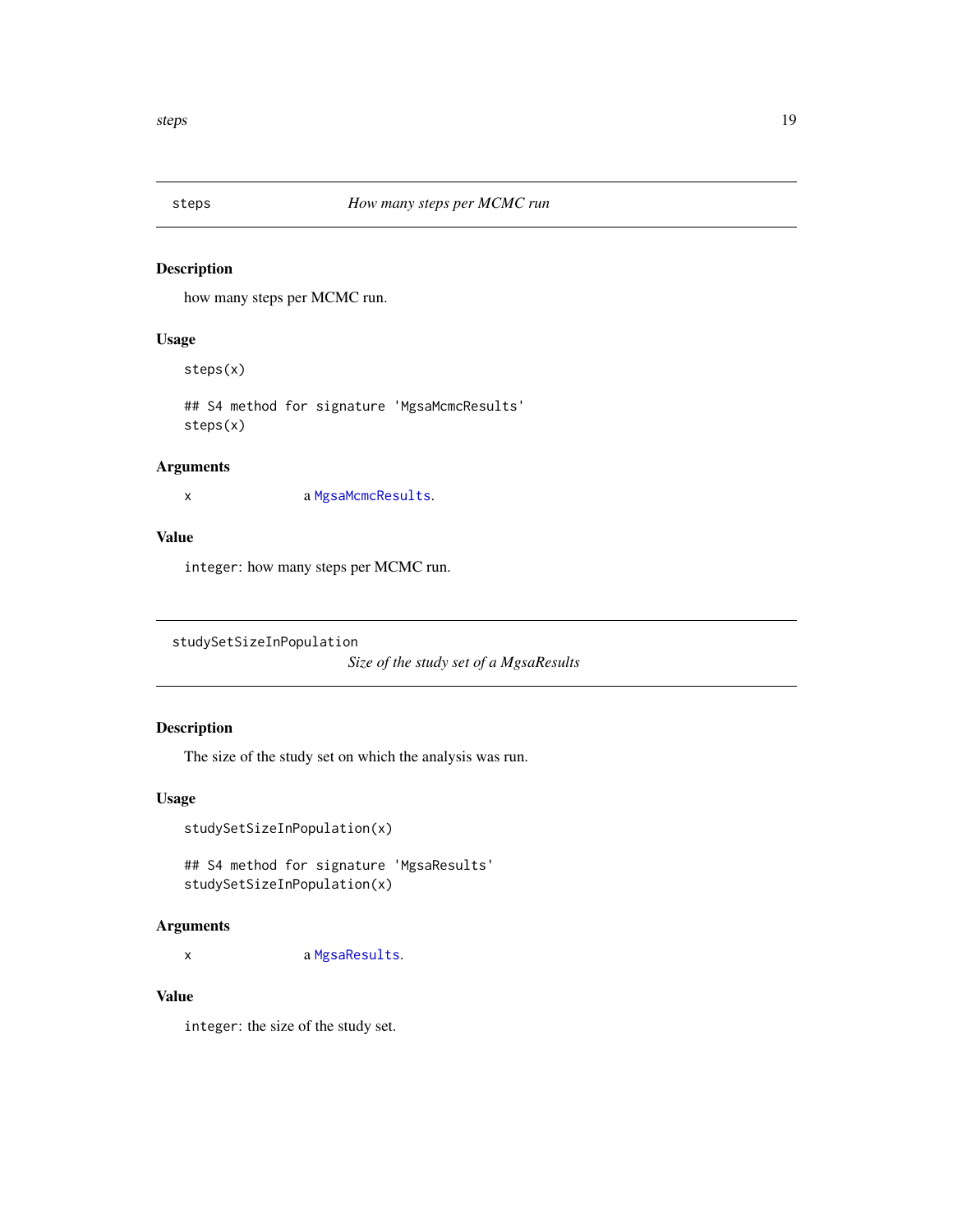<span id="page-19-0"></span>

Returns a subset of an [MgsaSets](#page-10-2) that contains only the specified items. Empty sets are removed.

# Usage

```
subMgsaSets(sets, items)
```

```
## S4 method for signature 'MgsaSets,character'
subMgsaSets(sets, items)
```
# Arguments

| sets  | an MgsaSets.                         |
|-------|--------------------------------------|
| items | character. The items to restrict on. |

# Value

an [MgsaSets](#page-10-2).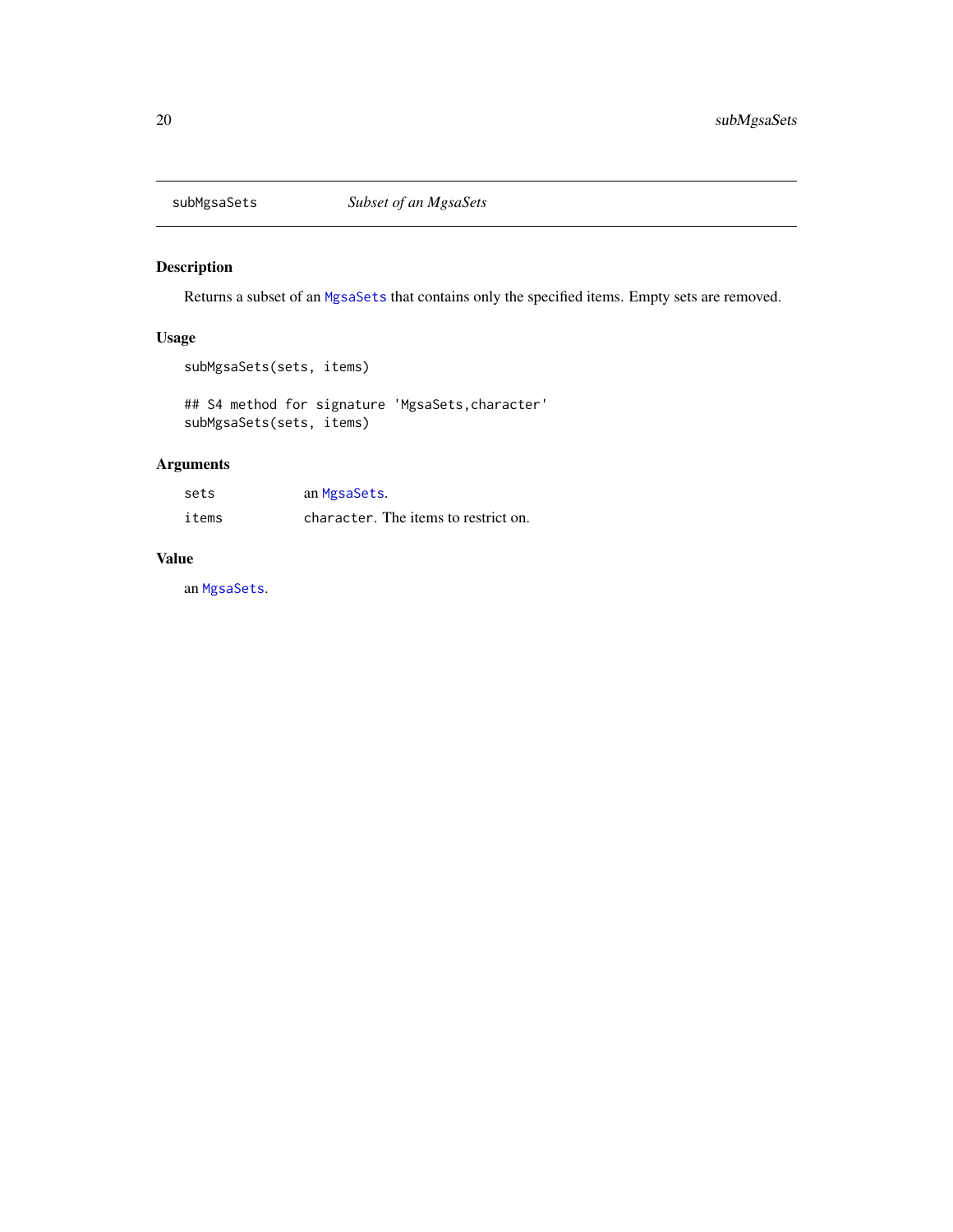# <span id="page-20-0"></span>**Index**

∗ data example-go, [5](#page-4-0) example-o, [5](#page-4-0) ∗ package mgsa-package, [2](#page-1-0) alphaMcmcPost, [3](#page-2-0) alphaMcmcPost,MgsaMcmcResults-method *(*alphaMcmcPost*)*, [3](#page-2-0) alphaPost, [3](#page-2-0) alphaPost,MgsaResults-method *(*alphaPost*)*, [3](#page-2-0) betaMcmcPost, [4](#page-3-0) betaMcmcPost,MgsaMcmcResults-method *(*betaMcmcPost*)*, [4](#page-3-0) betaPost, [4](#page-3-0) betaPost,MgsaResults-method *(*betaPost*)*, [4](#page-3-0) createMgsaGoSets, [5](#page-4-0) example-go, [5](#page-4-0) example-o, [5](#page-4-0) example\_go *(*example-go*)*, [5](#page-4-0) example\_o *(*example-o*)*, [5](#page-4-0) itemAnnotations, [6](#page-5-0) itemAnnotations,MgsaSets,character-method *(*itemAnnotations*)*, [6](#page-5-0) itemAnnotations,MgsaSets,missing-method *(*itemAnnotations*)*, [6](#page-5-0) itemIndices, [6](#page-5-0) itemIndices,MgsaSets,character-method *(*itemIndices*)*, [6](#page-5-0) itemIndices,MgsaSets,numeric-method *(*itemIndices*)*, [6](#page-5-0) length,MgsaSets-method, [7](#page-6-0)

mgsa, [7,](#page-6-0) *[11,](#page-10-0) [12](#page-11-0)*, *[15](#page-14-0)*

mgsa,character,list-method *(*mgsa*)*, [7](#page-6-0) mgsa,character,MgsaSets-method *(*mgsa*)*, [7](#page-6-0) mgsa,integer,list-method *(*mgsa*)*, [7](#page-6-0) mgsa,logical,list-method *(*mgsa*)*, [7](#page-6-0) mgsa,numeric,list-method *(*mgsa*)*, [7](#page-6-0) mgsa-package, [2](#page-1-0) MgsaGoSets, *[12](#page-11-0)*, *[15](#page-14-0)* MgsaGoSets-class, [10](#page-9-0) MgsaMcmcResults, *[3,](#page-2-0) [4](#page-3-0)*, *[9](#page-8-0)*, *[12,](#page-11-0) [13](#page-12-0)*, *[16,](#page-15-0) [17](#page-16-0)*, *[19](#page-18-0)* MgsaMcmcResults-class, [10](#page-9-0) MgsaResults, *[3,](#page-2-0) [4](#page-3-0)*, *[9](#page-8-0)*, *[13,](#page-12-0) [14](#page-13-0)*, *[17](#page-16-0)[–19](#page-18-0)* MgsaResults-class, [11](#page-10-0) MgsaSets, *[6](#page-5-0)[–11](#page-10-0)*, *[16](#page-15-0)*, *[18](#page-17-0)*, *[20](#page-19-0)* MgsaSets-class, [11](#page-10-0)

nsamples, [12](#page-11-0) nsamples,MgsaMcmcResults-method *(*nsamples*)*, [12](#page-11-0)

plot, MgsaResults-method, [13](#page-12-0) pMcmcPost, [13](#page-12-0) pMcmcPost,MgsaMcmcResults-method *(*pMcmcPost*)*, [13](#page-12-0) populationSize, [14](#page-13-0) populationSize,MgsaResults-method *(*populationSize*)*, [14](#page-13-0) pPost, [14](#page-13-0) pPost,MgsaResults-method *(*pPost*)*, [14](#page-13-0)

readGAF, *[10](#page-9-0)*, *[12](#page-11-0)*, [15](#page-14-0) restarts, [16](#page-15-0) restarts,MgsaMcmcResults-method *(*restarts*)*, [16](#page-15-0) rownames, *[11,](#page-10-0) [12](#page-11-0)*

setAnnotations, [16](#page-15-0) setAnnotations,MgsaSets,character-method *(*setAnnotations*)*, [16](#page-15-0) setAnnotations,MgsaSets,missing-method *(*setAnnotations*)*, [16](#page-15-0)